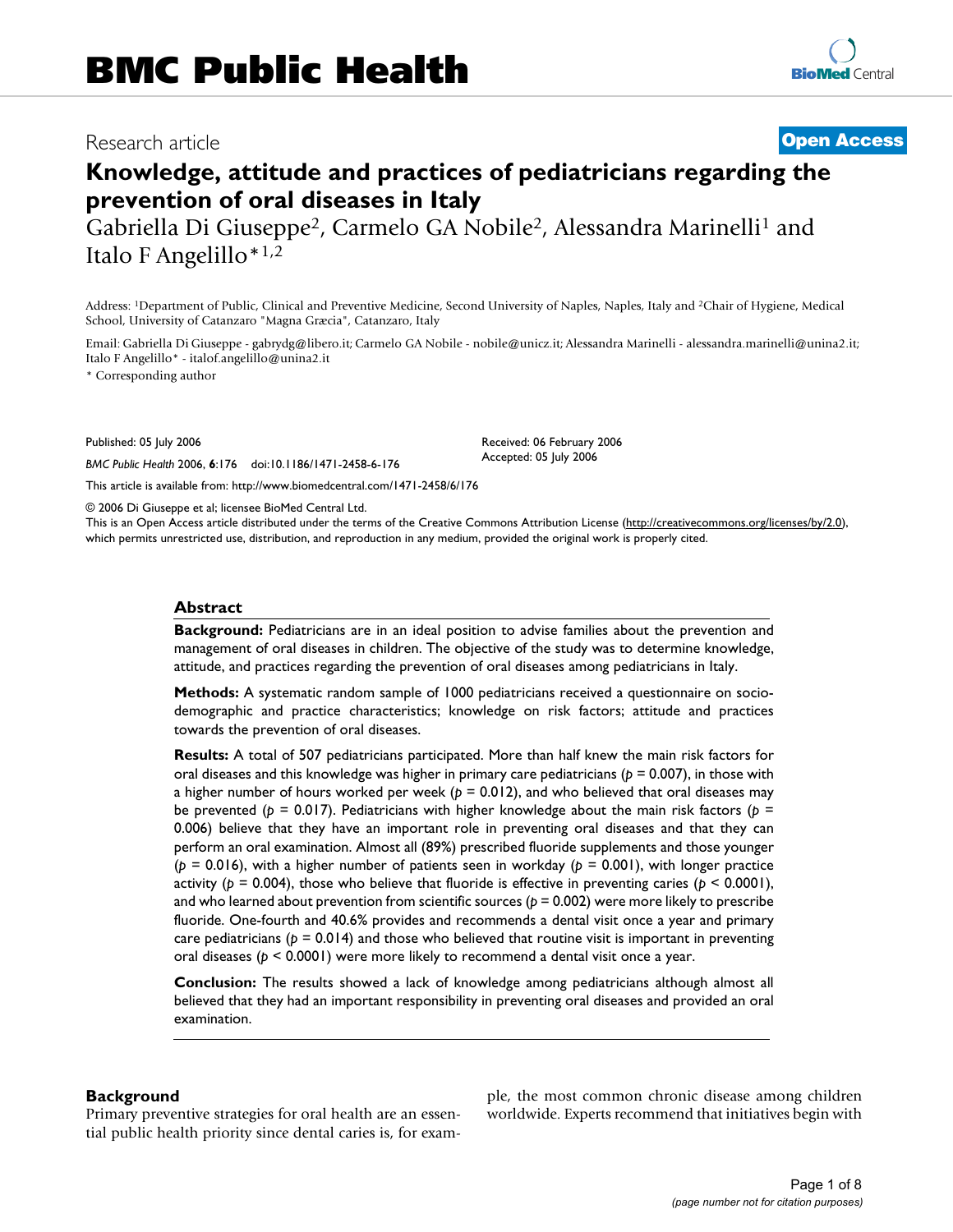very young children to promote positive outcomes during childhood and subsequent adulthood.

Because of their frequent contact with families for routine preventive visits in the child's first few years of life, pediatricians are in an ideal and unique position to advice families about the prevention of oral diseases in their children. The American Academy of Pediatrics emphasizes that paediatric health care professionals should be trained to perform an oral health risk assessment on all children beginning at 6 months of age [1,2].

To our knowledge, there is little published literature that focuses on the extent to which pediatricians participate, specifically as to their knowledge, attitudes, and practices with regard to oral health preventive programs. Clearly, such studies seem important because the attitude and the knowledge of pediatricians may enhance or impede the implementation and eventual success of a preventive program. Therefore, the purpose of this survey was to characterize what is known about knowledge, attitude, and current practices regarding the prevention of oral diseases among pediatricians in Italy.

# **Methods**

#### *Participants*

This was a national cross-sectional survey of a study sample from the alphabetical list of the 2744 members of the Italian Pediatrician Cultural Association, including nearly all pediatric primary care providers in Italy. From their list of membership, a systematic random sample of 1000 pediatricians was selected. The study was conducted with survey methods involving mailing with follow-up. A complete anonymous self-administered questionnaire, with an endorsement letter providing a description of the study, a pre-addressed and postage-paid envelope to facilitate the return of the complete questionnaire, was sent to all sampled pediatricians in December 2004. A system of numbers identifying returned envelopes, known only to the research team, helped to identify the non-responders and required follow-up. Pediatricians who did not respond to the initial mailing were sent an additional follow-up reminder with another copy of the questionnaire and postage-paid envelope. After the second mailing, the identifying key was destroyed, thus maintaining total confidentiality for all respondents. In an attempt to maximize the response rate, telephone calls to encourage participation were made to all pediatricians before the initial and the follow-up mailing. A total of 120 pediatricians could not be contacted by telephone because their numbers were not available. Telephone follow-up to encourage participation continued until March 2005. Informed written consent for their participation was obtained and confidentiality of responses was assured.

Extensive preadministration piloting was conducted including interviews with pediatricians to ensure that the instrument was comprehensible and valid. Items were included in the survey instrument only if there was near universal consensus on their meaning.

#### *Survey instrument*

The questionnaire was divided in five sections and comprised a series of questions pertaining to socio-demographic and practice characteristics; knowledge regarding the risk factors for oral diseases; attitude towards the prevention of oral diseases; management practice in regard to preventive measures for oral diseases; and information about oral diseases ' [see Additional file 1]'.

The demographic and practice portion of the instrument included questions on age, gender, number of years in clinical practice, type of primary practice, number of hours spent in a typical week in direct patient care, and number of patients seen in a typical workday. For assessing knowledge of the main risk factors of dental caries, gingivitis, and malocclusion, respondents were asked a series of questions and they indicated their level of agreement or disagreement on a 3-point Likert scale. For attitude towards the prevention of oral diseases, respondents were asked also to use a 3-point Likert scale (rating scale from 1 to 3,  $1 =$  agree and  $3 =$  disagree) in a limited number of questions exploring pediatrician agreement/ disagreement with the following statements: dental caries, gingivitis, and malocclusion may be prevented; the pediatrician has an important role in the prevention of oral diseases; the pediatrician should provide an oral health examination; oral hygiene, fluoride supplement, and routine dental visit are effective in prevention. In the fourth set of questions, we assessed management practice by asking pediatricians if during well-child care visits they perform a dietary habits assessment, an oral health examination, and how frequently they recommend a dental visit; if they recommend to parents or other intimate caregiver dietary fluoride supplements and the fluoride for day recommended; and if they provide counselling and other educational materials about interventions to prevent or control oral diseases. Questions pertaining to management practice were close ended with nominal or categorical (yes or no) responses or respondents were asked to rate, on a five-point Likert scale that ranged from never to always, how frequently they advice the parents/ caregiver. Finally, in the fifth section pediatricians were asked whether they regularly received information about the prevention of oral diseases and how useful are sources of such information.

# *Statistical analysis*

Multivariable logistic regression models were used to identify characteristics that predicted the outcomes of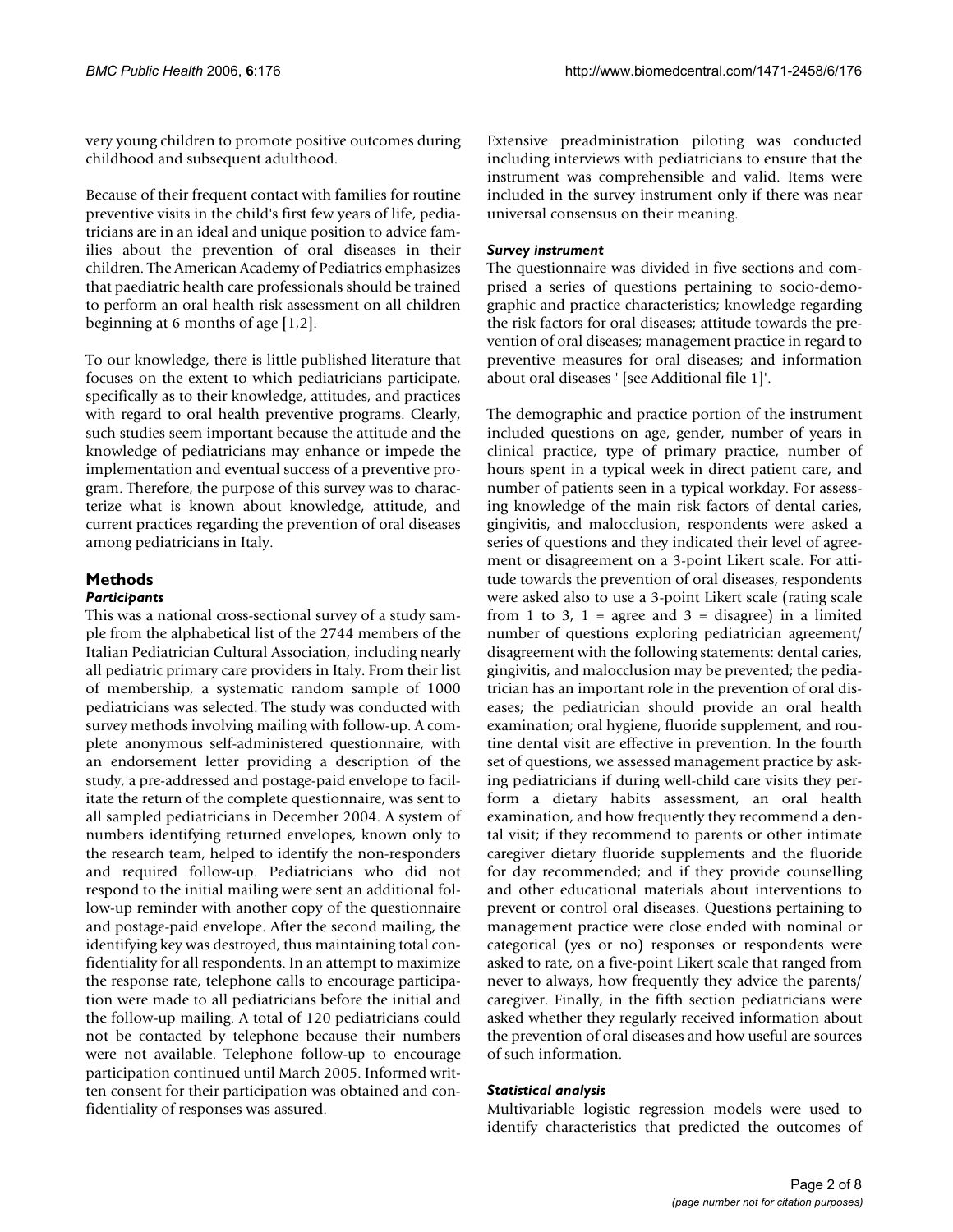interest. Four models were developed including those independent variables that were considered potentially associated with the following outcomes: knowledge of the main risk factors for dental caries, gingivitis, and malocclusion (Model 1); belief that pediatricians play an important role in preventing oral diseases and that they can perform an oral health examination (Model 2); pediatrician prescribe dietary fluoride supplements (Model 3); pediatrician recommend an oral health examination once a year (Model 4). In Model 1, pediatricians were divided into those who knew the main risk factors for dental caries, gingivitis, and malocclusion versus all others; in Model 2, those that had a positive attitude in their role in preventing oral diseases and that they can perform an oral health examination versus all others; in Model 3, grouped into those who prescribe dietary fluoride supplements versus all others; in Model 4, they were divided into those who recommended an oral health examination once a year versus all others. The following predictor variables were included in all models: gender (male = 0, female = 1), age  $( \leq 40 = 1, 41 - 45 = 2, 46 - 50 = 3, 51 - 55 = 4, \geq 55 = 1$ 5), primary practice type (no = 0, yes = 1), number of years in practice (continuous), number of hours worked per week ( $\leq 30 = 1$ ,  $31-40 = 2$ ,  $>40 = 3$ ), number of patients seen in a typical workday ( $\leq 10 = 1$ ,  $11 - 15 = 2$ ,  $16 - 20 = 3$ ,  $21-25 = 4.$  >  $25 = 5$ ), scientific journals, courses, and associations as sources of information about the prevention of oral diseases ( $no = 0$ ,  $yes = 1$ ), and the need of more information about the prevention of oral diseases ( $no = 0$ , yes = 1). The following variables were also included: whether dental caries, gingivitis, and malocclusion may be prevented  $(no = 0, yes = 1)$  (model 1); knowledge of the main risk factors for dental caries, gingivitis, and malocclusion  $(no = 0, yes = 1)$  (models 2 and 4); performing an oral health examination once a year (no  $= 0$ , yes  $= 1$ ) and dietary habits assessment ( $no = 0$ , yes = 1) (model 2); the attitude that fluoride supplement is important for the prevention of dental caries ( $no = 0$ ,  $yes = 1$ ) (model 3); the attitudes that routine dental visit is important in preventing oral diseases ( $no = 0$ ,  $yes = 1$ ) and that a pediatrician has an important role in preventing oral diseases (no = 0, yes = 1) (model 4). The significance level for variables entering the models was set at 0.2 and for removing at 0.4. Association between the characteristics and outcomes was expressed as odds ratios (ORs) and 95% confidence intervals (CIs) of the adjusted ORs were computed using testbased methods. The level of significance was set at  $\alpha$  = 0.05, and all *p* values were interpreted in a two-tailed manner. Respondents and non-respondents were compared according to the available characteristics by using appropriate test statistics. Statistical analyses were conducted using the Stata 8.1 software program [3].

# **Results**

Among the 1000 potential respondents, 38 surveys were returned but not included because the practitioner was ineligible (eg, retired or no longer in clinical practice). The final sample size included 962 pediatricians and 507 were the respondents for an overall response rate of 52.7%. Demographic and practice characteristics of the respondents pediatricians were similar to those of the nonrespondents, since none of the between-group comparison were statistically significant (Table 1). Thus, the two groups were comparable.

Pediatricians' were questioned about the risk factors for oral diseases. As seen in Figure 1, nearly all correctly identified that sugar consumption (95.8%) increases the risk of caries, that inadequate cleaning of the teeth (98.6%) and incorrect toothbrushing techniques increases the risk of caries (92.3%) and gingivitis (86.6%), and whether malpositioned teeth (91%) was a risk factor for malocclusion. However, some pediatricians had some misperceptions, since, for example, more than two-thirds (71%) disagreed with or were uncertain about an item in the survey that asserted that bottle feeding was a risk factor for malocclusion. Overall, more than half (56%) of the respondents knew all the main risk factors of dental caries, gingivitis, and malocclusion. In an attempt to further elucidate the contribution of several variables, multivariate logistic regression analysis was conducted. The OR of some variables was significantly more than 1.0, indicating that the factors associated with a significant increased likelihood of knowledge about the main risk factors for oral diseases were practice setting, hours worked for week, and the held belief that dental caries, gingivitis, and malocclusion may be prevented. Indeed, pediatricians involved in primary care activity (OR = 0.53; 95% CI = 0.33–0.84, *p* = 0.007), those with more hours spent in a typical week in direct patient care (OR = 1.29; 95% CI = 1.06–1.57, *p* = 0.012), and those who believed that oral diseases may be prevented (OR = 1.56; 95% CI = 1.08–2.26, *p* = 0.017) have a higher level of knowledge (Model 1 in Table 2).

Table 3 shows the pediatricians' attitudes about their role in preventing oral diseases in children. Almost all believed that it was their responsibility to prevent oral diseases (94.8%) and to conduct an oral examination (96.6%). There was also a positive attitude that caries can be prevented (95%), but 28.6% and 44.8%, respectively, were uncertain or disagreed about the preventability of gingivitis and malocclusion. Multiple logistic regression was used to assess the independent association with pediatricians' attitudes of several variables and the results showed that pediatricians with a higher level of knowledge about the main risk factors for oral diseases (OR 3.36; 95% CI 1.41–8.04,  $p = 0.006$ ) were more likely to believe that they have an important role in preventing oral diseases and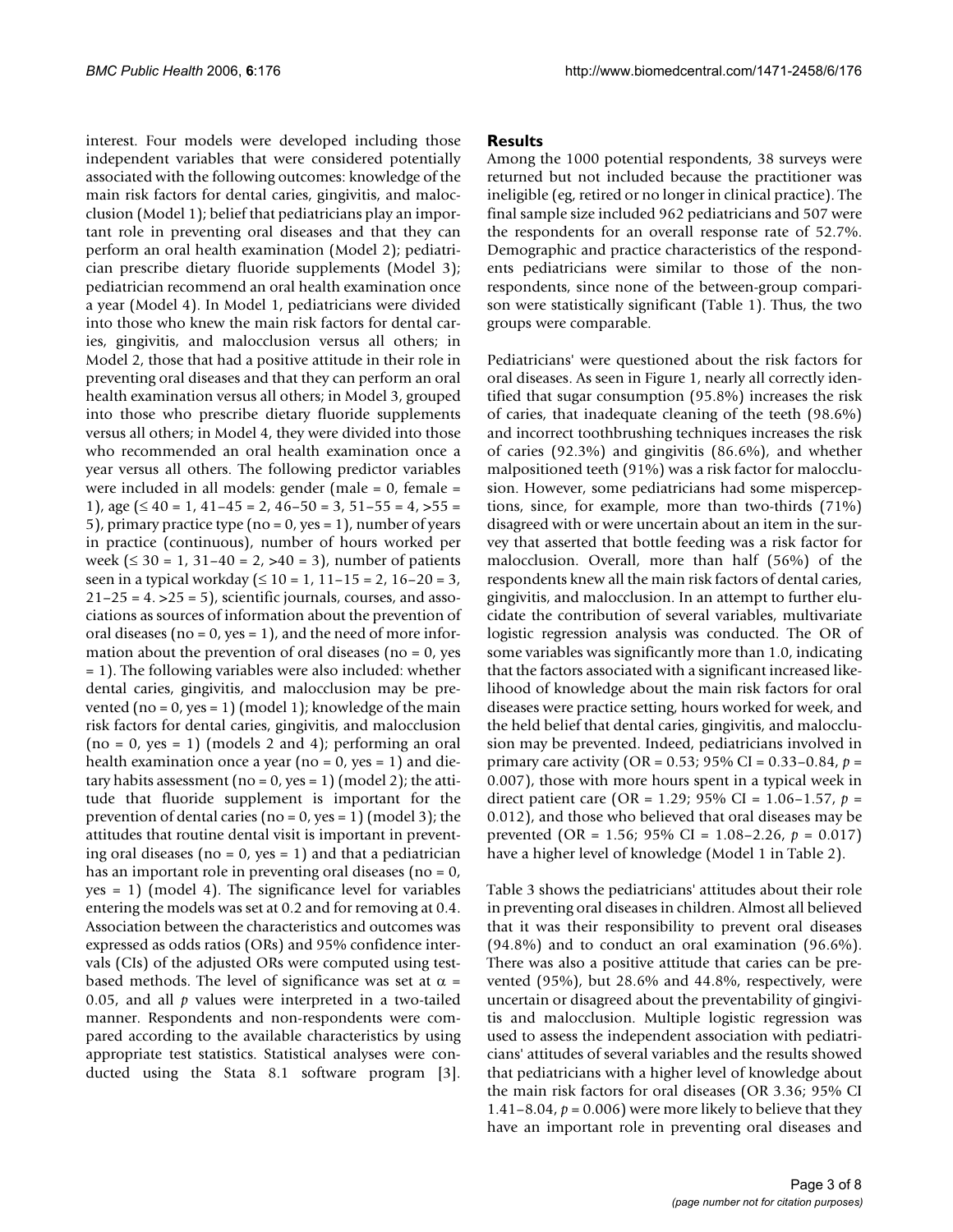| Characteristic                       | <b>Respondents %</b>                        | Non-respondents %                          |  |  |  |
|--------------------------------------|---------------------------------------------|--------------------------------------------|--|--|--|
| Gender                               |                                             |                                            |  |  |  |
| Male                                 | 37.7                                        | 32.9                                       |  |  |  |
| Female                               | 62.3                                        | 67.1                                       |  |  |  |
|                                      | $\chi^2$ = 2.27, 1 df, $p = 0.13$           |                                            |  |  |  |
| Age group, years                     | $(49.5 \pm 6.5)$                            | $(48.8 \pm 6.4)$                           |  |  |  |
| ≤40                                  | 7.1                                         | 7.8                                        |  |  |  |
| $41 - 45$                            | 19.3                                        | 18.5                                       |  |  |  |
| $46 - 50$                            | 35.7                                        | 36.3                                       |  |  |  |
| $51 - 55$                            | 25.3                                        | 25.9                                       |  |  |  |
| $>55$                                | 12.6                                        | 11.5                                       |  |  |  |
|                                      | $\chi^2$ for trend = 0.07, 1 df, $p = 0.79$ |                                            |  |  |  |
| Number of years since graduation     |                                             |                                            |  |  |  |
| $\leq$ 15                            | 10.5                                        | 13.7                                       |  |  |  |
| $16 - 20$                            | 22.1                                        | 22.6                                       |  |  |  |
| $21 - 25$                            | 32.5                                        | 31.9                                       |  |  |  |
| $26 - 30$                            | 23.7                                        | 22.2                                       |  |  |  |
| $>30$                                | 11.2                                        | 9.6                                        |  |  |  |
|                                      | $\chi^2$ for trend = 1.78, 1 df, $p = 0.18$ |                                            |  |  |  |
| Practice setting                     |                                             |                                            |  |  |  |
| Primary care                         | 81.3                                        | 78.2                                       |  |  |  |
| Private                              | 10.1                                        | 10.9                                       |  |  |  |
| Hospital/University                  | $8.6\,$                                     | 10.9                                       |  |  |  |
|                                      |                                             | $\chi^2$ = 0.81, 2 df, $p = 0.66$          |  |  |  |
| Number of years in practice          | $(17 \pm 7.7)$                              | $(18.2 \pm 6.9)$                           |  |  |  |
| $\leq$ 10                            | 19.3                                        | 15.7                                       |  |  |  |
| $11 - 15$                            | 25.9                                        | 24.5                                       |  |  |  |
| $16 - 20$                            | 26.4                                        | 23.1                                       |  |  |  |
| $>20$                                | 28.4                                        | 36.7                                       |  |  |  |
|                                      | $\chi^2$ for trend = 2.77, 1 df, $p = 0.1$  |                                            |  |  |  |
| Number of hours worked per week      |                                             |                                            |  |  |  |
| $\leq$ 30                            | 36                                          | 34                                         |  |  |  |
| $31 - 40$                            | 40.8                                        | 48.3                                       |  |  |  |
| >40                                  | 22.2                                        | 17.7                                       |  |  |  |
|                                      |                                             | $\chi^2$ for trend = 0.28, 1 df, $p = 0.6$ |  |  |  |
| Number of patients seen in a workday | $(19.8 \pm 8)$                              | $(20.5 \pm 7.8)$                           |  |  |  |
| $\leq$ 10                            | 14.8                                        | 12.2                                       |  |  |  |
| $11 - 15$                            | 21                                          | 22.5                                       |  |  |  |
| $16 - 20$                            | 30.7                                        | 31.3                                       |  |  |  |
| $21 - 25$                            | 4                                           | 10.2                                       |  |  |  |
| $>25$                                | 19.5                                        | 23.8                                       |  |  |  |
|                                      |                                             | $\chi^2$ for trend = 0.45, 1 df, $p = 0.5$ |  |  |  |
|                                      |                                             |                                            |  |  |  |

**Table 1: Comparison of selected characteristics between respondents and non-respondents**

In brackets the mean and standard deviation

that they can perform an oral health examination (Model 2 in Table 2).

Current behaviours of the pediatricians are reported in Table 4. Almost all (88.4%) reported that they assess children's dietary habits and 76.1% provided educational materials to parents/caregivers about interventions to control oral diseases. Approximately 89% prescribed dietary fluoride supplements and 50% were accustomed to modifying the prescription in relation to fluoride level in the community drinking water. Logistic regression analyses performed on the responses of pediatricians who prescribe dietary fluoride supplements indicated that, after adjusting for several variables, the belief that fluoride is effective in preventing dental caries had the strongest relationships with this prescription (OR 17.87; 95% CI 8.3– 38.47,  $p < 0.0001$ ). Age, years of activity, number of patients seen in a workday, and source of information also significantly predicted this behaviour. Pediatricians who were younger (OR = 0.61; 95% CI 0.41–0.91, *p* = 0.016), had more years of practice (OR =  $1.08$ ; 95% CI 1.02–1.17,  $p = 0.004$ ), had a higher number of patients per workday (OR = 1.69; 95% CI 1.24–2.31, *p* = 0.001), and who learned about the prevention of oral diseases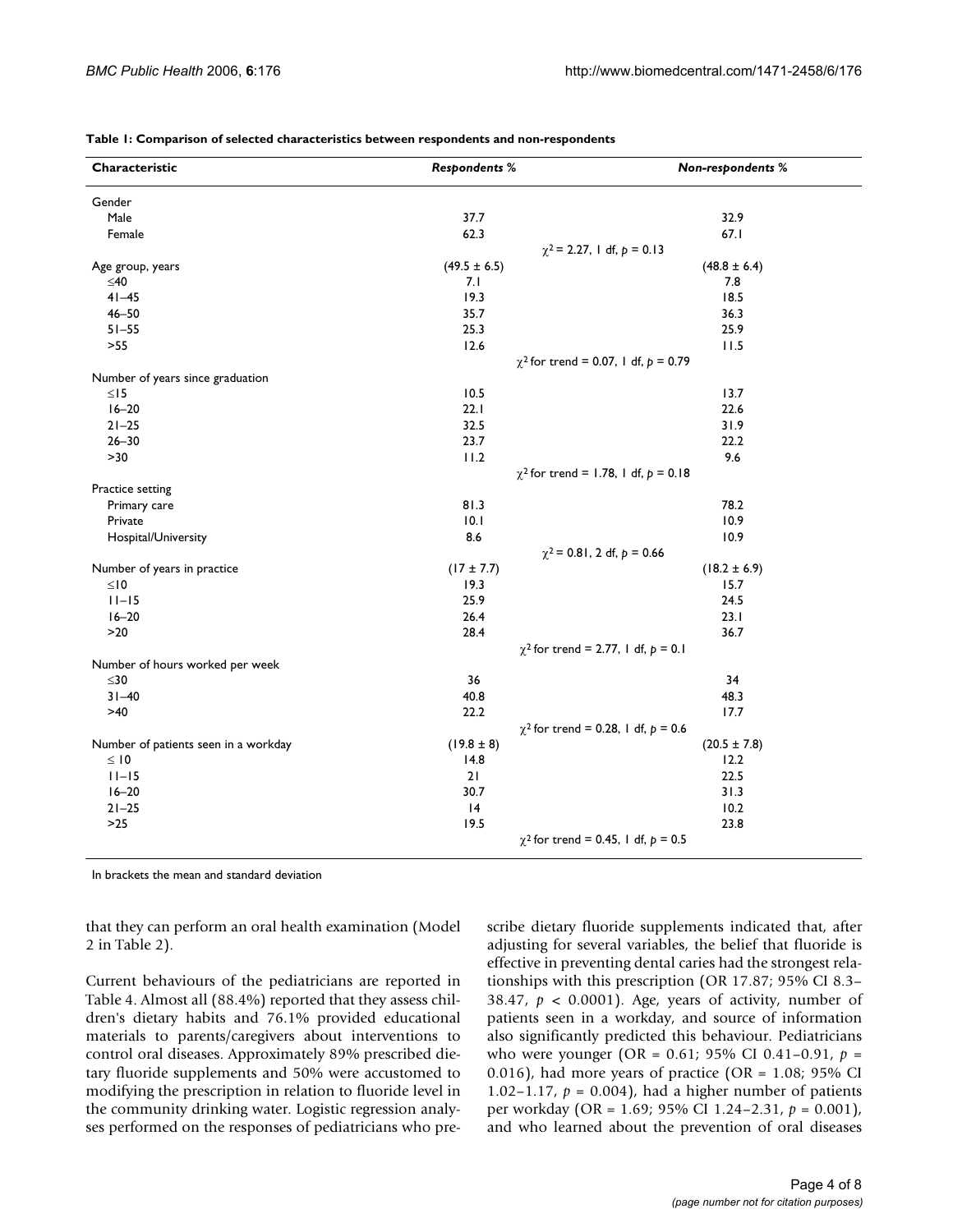

# **Figure 1**

Pediatricians' knowledge about the risk factors of oral diseases.

from scientific journals, courses, and associations (OR = 4.35; 95% CI 1.74–10.86, *p* = 0.002) were significantly more likely to prescribe fluoride supplements (Model 3 in Table 2). Correct dietary fluoride supplements to children who drank water with low fluoride level was indicated by 85.1% and 83.6% for a child until age 2 years and for those from 6 years, respectively; whereas, only 27.1% and 36.6% for children aged 2 to 4 years and from 4 to 6 years, respectively. With respect to screening procedures, almost all (96.5%) provide an oral examination on their patients and among the 280 pediatricians who indicated the frequency of oral examination, one-fourth and more than half reported that they provide the examination once a year and every six months, respectively; whereas, 40.6% reported that they recommend a dental visit once a year. Results of the regression analysis demonstrated that those in primary care activity ( $OR = 0.54$ ;  $95\% CI = 0.33 - 0.88$ ,  $p = 0.014$ ) and those who believed that routine dental visit is important in preventing oral diseases (OR = 7.39; 95% CI 3.08-17.71,  $p < 0.0001$ ) were more likely to recommend a dental visit once a year (Model 4 in Table 2).

Pediatricians learned about the prevention of oral diseases primarily from scientific journal (86.5%), educational courses and meetings (58.3%), and associations (12.4%). A vast majority indicated that they were interested in obtaining more information (75%).

# **Discussion**

This is the first study that has analyzed data from a large national random sample of pediatricians in Italy for the purpose of evaluating the knowledge, attitudes, and practices in the prevention of oral diseases. Our results provide valuable stimulus and perspectives toward the formulation of relevant oral health education programs for pediatricians.

In interpreting the findings of the present study, it is important to acknowledge possible limitations. First, it is the nature of most studies of physician behaviour that the cross-sectional data we present did not allow investigation of potential links between level of knowledge and attitude, to the extent of "best" practice used by pediatricians,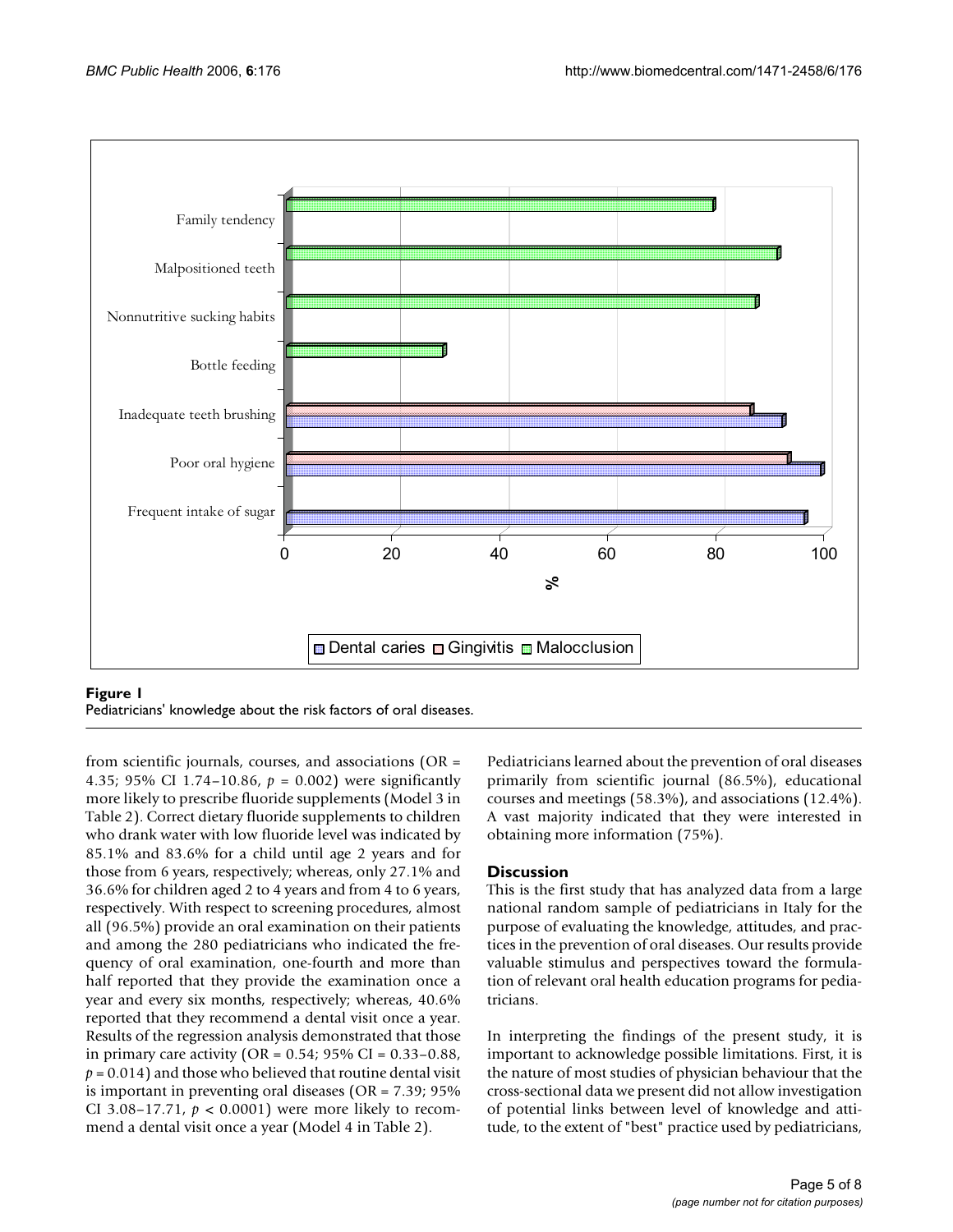#### **Table 2: Logistic regression models results**

| Variable                                                                                                                                                                                                                 | <b>OR</b> | SE <sup>a</sup> | 95% CI         | P        |
|--------------------------------------------------------------------------------------------------------------------------------------------------------------------------------------------------------------------------|-----------|-----------------|----------------|----------|
| Model 1. Knowledge of the main risk factors of oral diseases                                                                                                                                                             |           |                 |                |          |
| Log likelihood = -335.4, $\gamma$ 2 = 24.61 (5 df), $p = 0.0002$                                                                                                                                                         |           |                 |                |          |
| Primary practice type                                                                                                                                                                                                    | 0.53      | 0.12            | $0.33 - 0.84$  | 0.007    |
| Number of hours worked per week                                                                                                                                                                                          | 1.29      | 0.13            | $1.06 - 1.57$  | 0.012    |
| Beliefs that oral diseases may be prevented                                                                                                                                                                              | 1.56      | 0.29            | $1.08 - 2.26$  | 0.017    |
| Gender                                                                                                                                                                                                                   | 1.41      | 0.27            | $0.97 - 2.05$  | 0.07     |
| Sources of information about the prevention of oral diseases                                                                                                                                                             | 1.5       | 0.45            | $0.83 - 2.71$  | 0.17     |
| Model 2. Attitude that pediatricians have an important role in preventing oral diseases and that they can perform an oral health examination<br>Log likelihood = -82.40, $\chi$ <sup>2</sup> = 10.22 (3 df), $p = 0.017$ |           |                 |                |          |
| Knowledge of the main risk factors of oral diseases                                                                                                                                                                      | 3.36      | 1.49            | $1.41 - 8.04$  | 0.006    |
| Perform an oral health examination once a year                                                                                                                                                                           | 0.6       | 0.26            | $0.25 - 1.43$  | 0.25     |
| Number of patients seen in a workday                                                                                                                                                                                     | 0.87      | 0.14            | $0.63 - 1.19$  | 0.39     |
| Model 3. Prescribing dietary fluoride supplements<br>Log likelihood = -107.16, $\chi$ <sup>2</sup> = 89.53 (6 df), $p$ < 0.00001                                                                                         |           |                 |                |          |
| Attitude that fluoride supplementation is important for the prevention of dental caries                                                                                                                                  | 17.87     | 6.99            | $8.3 - 38.47$  | < 0.0001 |
| Number of patients seen in a workday                                                                                                                                                                                     | 1.69      | 0.26            | $1.24 - 2.31$  | 0.001    |
| Sources of information about the prevention of oral diseases                                                                                                                                                             | 4.35      | 2.03            | $1.74 - 10.86$ | 0.002    |
| Years in practice                                                                                                                                                                                                        | 1.08      | 0.28            | $1.02 - 1.14$  | 0.004    |
| Age                                                                                                                                                                                                                      | 0.61      | 0.12            | $0.41 - 0.91$  | 0.016    |
| Primary practice type                                                                                                                                                                                                    | 0.44      | 0.18            | $0.19 - 1.01$  | 0.054    |
| Model 4. Recommend an oral health examination once a year<br>Log likelihood = -321.81, $\chi$ <sup>2</sup> = 41.33 (5 df), $p$ <0.00001                                                                                  |           |                 |                |          |
| Attitude that routine dental visit is important in preventing oral diseases                                                                                                                                              | 7.39      | 3.29            | $3.08 - 17.71$ | < 0.0001 |
| Primary practice type                                                                                                                                                                                                    | 0.54      | 0.14            | $0.33 - 0.88$  | 0.014    |
| Gender                                                                                                                                                                                                                   | 0.69      | 0.13            | $0.47 - 1.01$  | 0.059    |
| Number of hours worked per week                                                                                                                                                                                          | 1.2       | 0.12            | $0.98 - 1.47$  | 0.078    |
| Attitude that pediatricians have an important role in preventing oral diseases                                                                                                                                           | 1.65      | 0.71            | $0.71 - 3.87$  | 0.25     |
|                                                                                                                                                                                                                          |           |                 |                |          |

a Standard Error

so causality cannot be proven. Second, for the self reporting aspect of the study, we could not determine whether reported practices reflected actual clinical practices, so it too is possible that social desirability biases may permit respondents to over- or underreport attitude and practice. Although examples of both kinds of reporting have been identified, the more prevalent and serious problem in our estimation is overreporting, and supposedly this hindrance to objectivity applies here as well. If so, it would paint an even more negative picture of the current knowledge, attitude, and practice than has been portrayed. Results based on self-reported data are considered valid in large-scale studies when recall is restricted to a short period of time and when anonymity is ensured. This survey met these criteria. Third, our response rate was 53% and the survey was nationwide. This rate is consistent with other mailed physician surveys in which the typical response is approximately 50% [4,5]. The actual response rate might have been higher if correct mailing addresses were supplied, but this was impossible due to inconsistent post office delivery. Selection bias is always a concern and, although the wish to avoid such bias is the main rationale for intervention studies, we have examined the impact of non-responding pediatricians. The best approach that has been suggested to understand the role of non-response bias is to use variables known for a sufficiently large and representative sample of non-responders and these can then be compared with responders [6]. We were able to compare baseline demographic and practice variables of responders and non-responders. Our results indicate that all characteristics of the two groups' exhibit the same pattern with no statistically significant differences, so we infer there was no selection bias in these data and the findings may be representative of all population of pediatricians. Despite these limitations, our results have important implications, since the representative and unbiased sample of pediatricians used in the study adds significantly to this area of research and illuminates a more generalizable picture of the knowledge, attitude, and the behavioural context regarding the prevention of oral diseases in Italy.

In this study, the majority of pediatricians acknowledge that exposure to sugar causes caries and they correctly assume that inadequate cleaning of the teeth is responsi-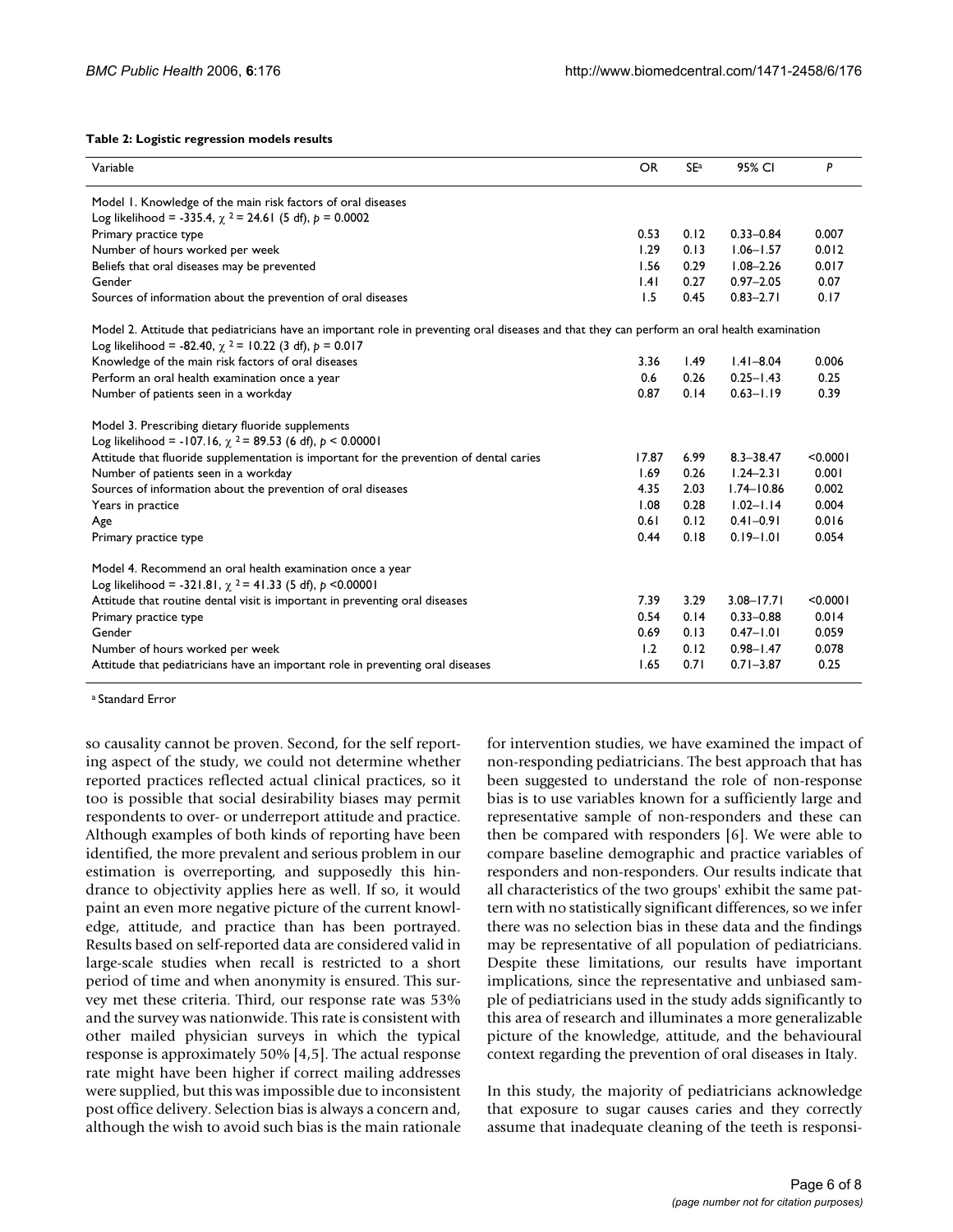|                                                                       | % Agree | % Uncertain | % Disagree |
|-----------------------------------------------------------------------|---------|-------------|------------|
| Oral hygiene is important in preventing dental caries                 | 98.8    |             | 0.2        |
| Pediatrician should provide an oral cavity health examination         | 96.6    |             | 0.4        |
| Pediatrician has an important role in the prevention of oral diseases | 94.8    |             | 0.2        |
| Dental caries may be prevented                                        | 95      |             |            |
| Routine dental visit is important in preventing oral diseases         | 88.7    | 8.1         | 3.2        |
| Fluoride supplement is important in preventing dental caries          | 85      | 13.2        | 1.2        |
| Gingivitis may be prevented                                           | 71.4    | 27.4        | 1.2        |
| Malocclusion may be prevented                                         | 55.2    | 36.5        | 8.3        |

ble for higher risk of caries and gingivitis. More problematical are the overall gaps in pediatricians' knowledge of other risk factors. For example, 71% disagreed or were uncertain that bottle feeding is a risk factor for malocclusion. Since this behaviour is very common, pediatricians must recognize this fact. Any pediatrician who is aware that bottle feeding is a risk factor will be more likely to play a role in children's oral health than another who is unaware. From the public health perspective, these are crucial matters, implying critically that pediatricians may

**Table 4: Respondents' behavior towards the prevention of oral diseases**

|                                                                                                | N      | %            |
|------------------------------------------------------------------------------------------------|--------|--------------|
| Dietary habits assessment                                                                      |        |              |
| Yes                                                                                            | 448    | 88.4         |
| No                                                                                             | 59     | 11.6         |
| Recall interval between routine dental examinations                                            |        |              |
| Once a year                                                                                    | 206    | 40.6         |
| At least every six months                                                                      | 57     | 11.2         |
| In presence of a problem                                                                       | 244    | 48.1         |
| Performing an oral health examination <sup>a</sup>                                             |        |              |
| No                                                                                             | 10     | 3.5          |
| Once a year                                                                                    | 73     | 25.2         |
| At least every six months                                                                      | 166    | 57.2         |
| In presence of a problem                                                                       | $12 -$ | 4.1          |
| On mother request                                                                              | 29     | 9            |
| Recommend dietary fluoride supplementation                                                     |        |              |
| Yes                                                                                            | 45 I   | 89           |
| Nο                                                                                             | 56     | $\mathsf{L}$ |
| Correct dosage of fluoride supplementation                                                     |        |              |
| Until age 2 years                                                                              | 369    | 85.2         |
| From age 2 to 4 years                                                                          | 116    | 27.1         |
| From age 4 to 6 years                                                                          | 153    | 36.6         |
| From age 6 to 16 years                                                                         | 337    | 83.6         |
| Provide educational materials to parents about<br>interventions to prevent or control diseases |        |              |
| Never                                                                                          | 121    | 23.9         |
| Rarely                                                                                         | 113    | 22.3         |
| Sometimes                                                                                      | 182.   | 35.9         |
| Often                                                                                          | 69     | 13.6         |
| Always                                                                                         | 22     | 4.3          |
|                                                                                                |        |              |

a All participants responded to the question and among the 497 who performed the oral examination only 280 indicated the frequency

not be too familiar with specific issues and that more needs to be done to educate them. The observation about variations in acquired knowledge according to practice setting is important because those in primary care are more likely than hospital/university-based pediatricians to know the main risk factors for oral diseases. This finding may be explained by the fact that those in primary care are involved practically in all settings, whereas those in other practice settings have seen their scope of practice increasingly narrow.

This study helps to describe the attitudes that pediatricians have about oral health care for their children and thus their attitudes are important to understand. Our results emphasize that almost all of the respondents believed that they have a responsibility to prevent oral diseases and this study confirms previous findings in a sample of pediatricians from the American Medical Association [7]. A more positive attitude towards their role in preventing oral diseases was observed in those pediatricians with a higher level of knowledge of the main risk factors for oral diseases.

Almost all respondents (89%) prescribed dietary fluoride supplements and several factors predicted this behaviour: pediatrician's age, numbers of patients per workday, experience, source of information, and beliefs that fluoride is effective in preventing caries in children. Pediatricians with more years of experience more likely will prescribe fluoride supplements. This finding may reflect the changing nature of the practice and training of pediatricians in Italy. Those pediatricians active for many years were trained and began practice in an era in which they provided care for their patients in virtually all settings, whereas in recent decades, pediatricians are now trained in residency programs where the scope of practice has become limited, wearing away their ability to provide comprehensive care to their patients. The pediatricians were also asked to indicate the correct dietary fluoride supplements to children who drank water with low fluoride level and our findings were in agreement with the results observed among primary care faculty pediatricians